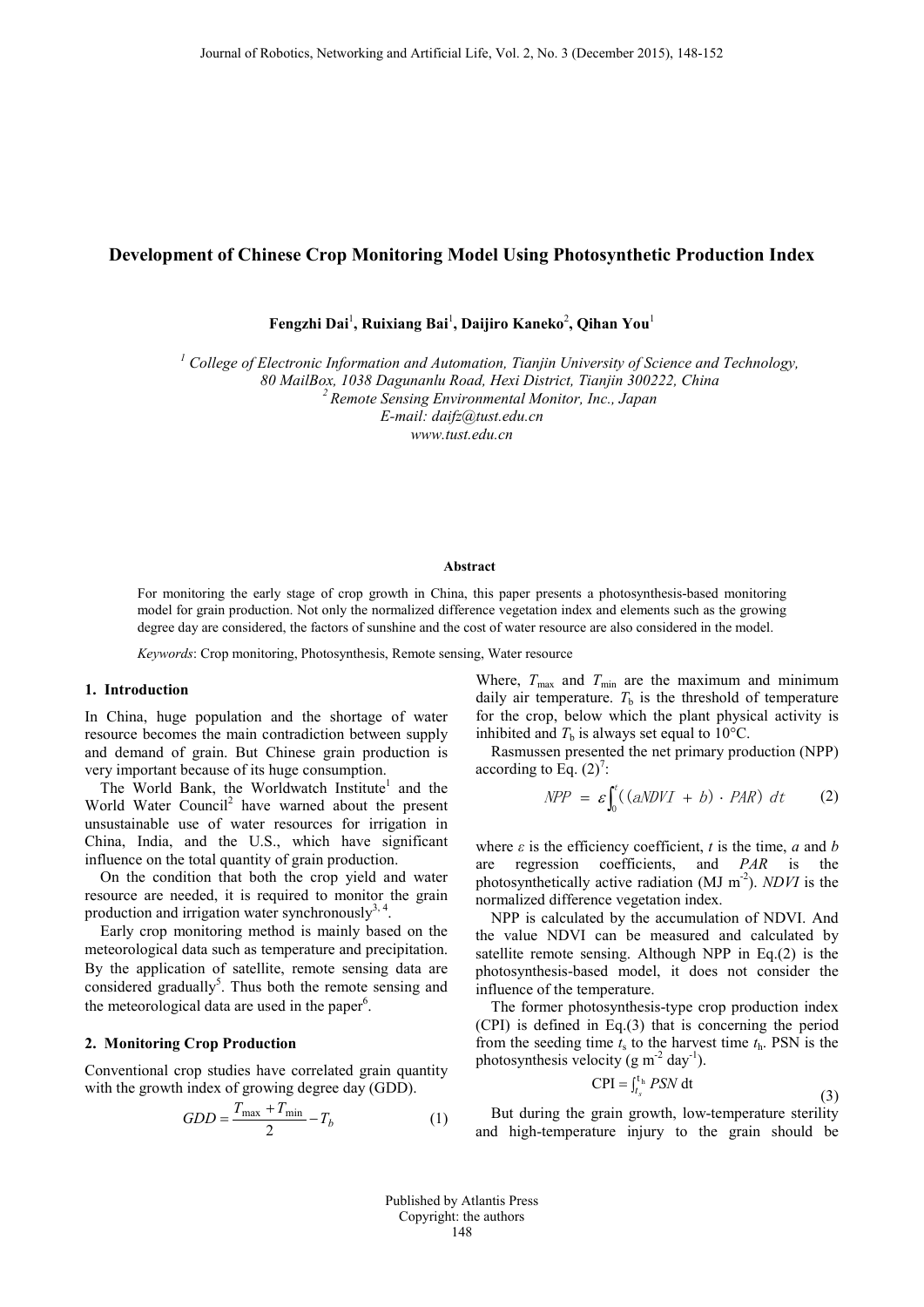#### *Fengzhi Dai, Ruixiang Bai, Daijiro Kaneko, Qihan You*

considered<sup>8, 9</sup>. The present research also develops the photosynthesis-type monitoring method by measuring the water stress so as to improve Eq.(2). The final form of the photosynthesis rate is defined in Eq. $(4)^{10}$ , which considered the solar radiation, air temperature, stomatal opening, and vegetation biomass.

$$
PSN = \frac{a \cdot APAR}{b + APAR} \cdot f_{Syn}(T_c) \cdot \beta_s \cdot eLAI \tag{4}
$$

*a* and *b* are Michaelis -Menten constants, *APAR* is the absorbed photosynthetically active radiation,  $T_c$  is the canopy temperature,  $\beta_s$  is the stomatal opening, *eLAI* is the effective leaf area index, and  $f_{\text{Syn}}$  is the temperature response function of photosynthesis.

Define  $K_{Lster}$  and  $K_{Hster}$  as the coefficients of lowtemperature and high-temperature that affect the crop growth.  $T_{\text{Lster}}$  and  $T_{\text{Hster}}$  are the minimum and maximum temperatures for the crop sterility.  $F_{\text{ster}}$  in Eq.(5) is the temperature response function for the crop sterility due to both the low and high temperatures:

$$
F_{ster}(T_c) = \int_{t_f}^{t_r} f_{Ster}(T_c) dt = F_{Lster}(T_c) \cdot F_{Hster}(T_c) \quad (5)
$$

where  $F_{Lster}(T_c) = 1 - \exp[k_{Lster}(T_{Lster} - T_c)]$ ,  $F_{Hster}(T_c) = 1 - \exp[k_{Hster}(T_c - T_{Hster})]$ ,  $t_f$  and  $t_r$  are the times of flowering and ripening.

Eq.(5) is obtained from Fig.1(a) and Fig.1(b), and the result is shown in Fig.2(a)<sup>9</sup>. Here  $K_{Lster} = 0.8$ ,  $K_{Hster} = 0.4$ . Thus CPI is revised from Eq.(3) to Eq.(6):

$$
CPI = \int_{t_s}^{t_h} PSN \cdot F_{Ster}(T_c) \cdot dt
$$
 (6)

#### **3. Data Used in the Model**

Many researchers have presented crop simulation models that involve growth of crops and incorporate remote sensing data<sup>11</sup>. By measuring growth of crop vegetation using remote sensing instead of simulation, the present paper estimates the photosynthesis rate by treating the growth of crop as a known variable.

Estimation of the photosynthesis rate needs daily weather data of solar radiation and air temperature, so that the daily meteorological data must be taken. The world weather data is most suitable for the index CPI because daily regular data are currently observed as weather reports in real time. The CPI requires the NDVI at the positions of the world weather sites using a database derived from NOAA AVHRR<sup>12</sup>.

### **4. Result of iNDVI**

Fig.3 shows the distribution of NDVI data in Southeast Asia13. And Fig.4 is the integrated NDVI (iNDVI) of the monitoring points in China. If there is neither water stress nor low temperature sterility around the time of flowering, the crop quantity of production should be high in crop areas where the iNDVI is large.

Therefore the large values of the integrated vegetation index at Jinan and Yichan in Fig.4 suggest a good harvest in those areas. The iNDVI is a vegetation growing index, which measures the crop plant density. However, the iNDVI cannot express the effect of a lack of sunshine, or the influence of low-temperature sterility during flowering and filling.



Fig.1 Relationship between  $F_{Lster}$  and  $F_{Hster}$  to air temperature

Published by Atlantis Press Copyright: the authors 149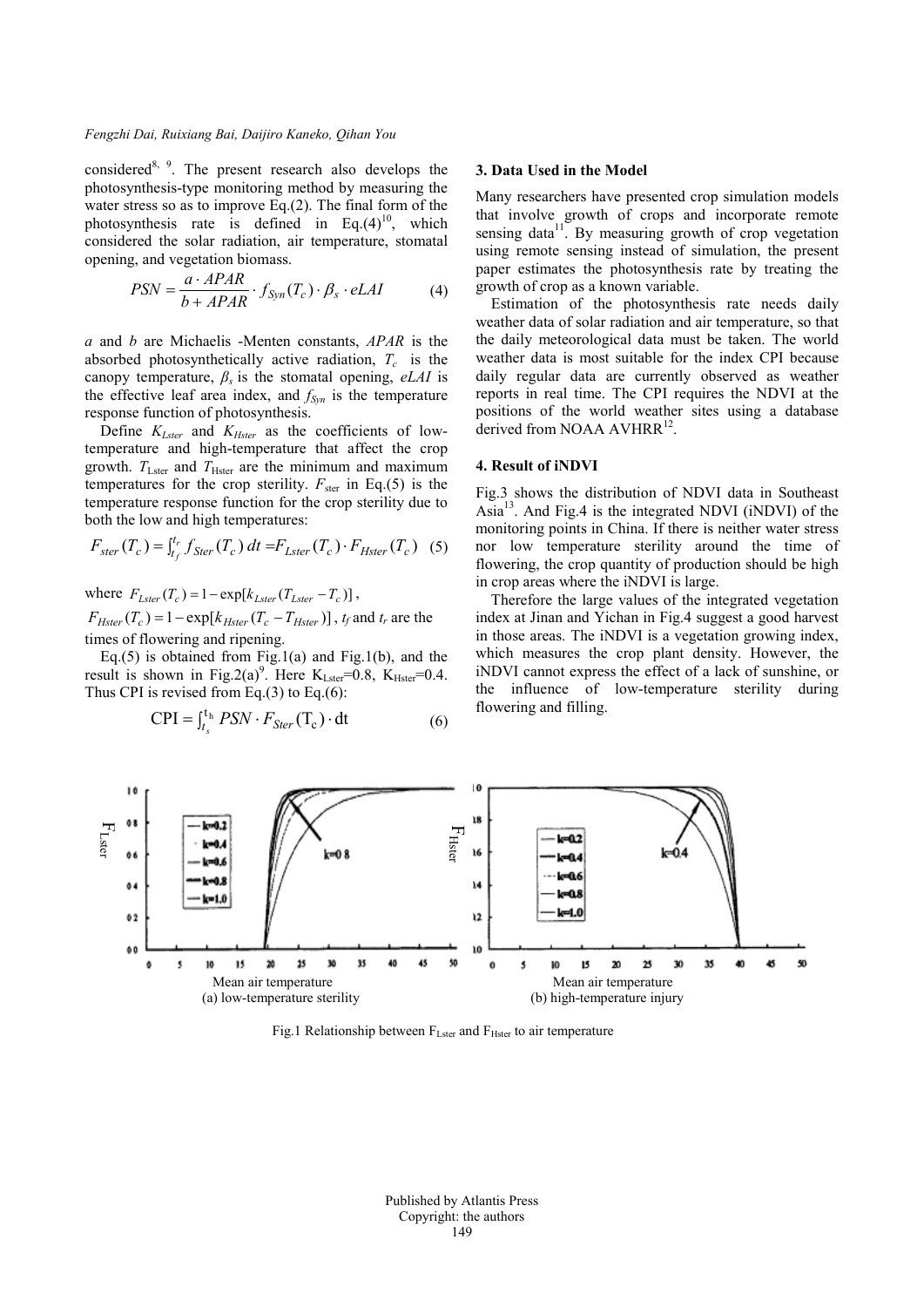

Fig.2 Function and coefficients in temperature response function for the crop sterility



Fig.3 Distribution of NDVI in Southeast Asia



Fig.4 Integrated NDVI (iNDVI) of paddy rice fields in China as a growth index for crop production

# **5. Experiment on Water Stress**

For containing the element of water resource into CPI, the effect of water stress to crop growth is experimented. As we know, the reflectance spectrum of plant leaves changes with the different water stress situation. The paper tests the influence of water stress on rice plant by MODIS and Aster<sup>14</sup>. Rice plants are firstly given the appropriate amount of irrigation, and then the watering is stopped to strengthen water stress to the rice plants. The results of NDVI and NDWI (normalized difference water index) are shown in Fig.5 and Fig.6 respectively<sup>3</sup>.

The relationship between NDVI and NDWI is shown in Fig.7 (Four regions are selected: Matsue, Jinan, Hikawa and Thailand). As we know, if the value NDVI is small, it means that the vegetation amount is small. And for the same value of NDVI, the smaller the value NDWI is, the



Fig.5 NDVI data in water stress experiment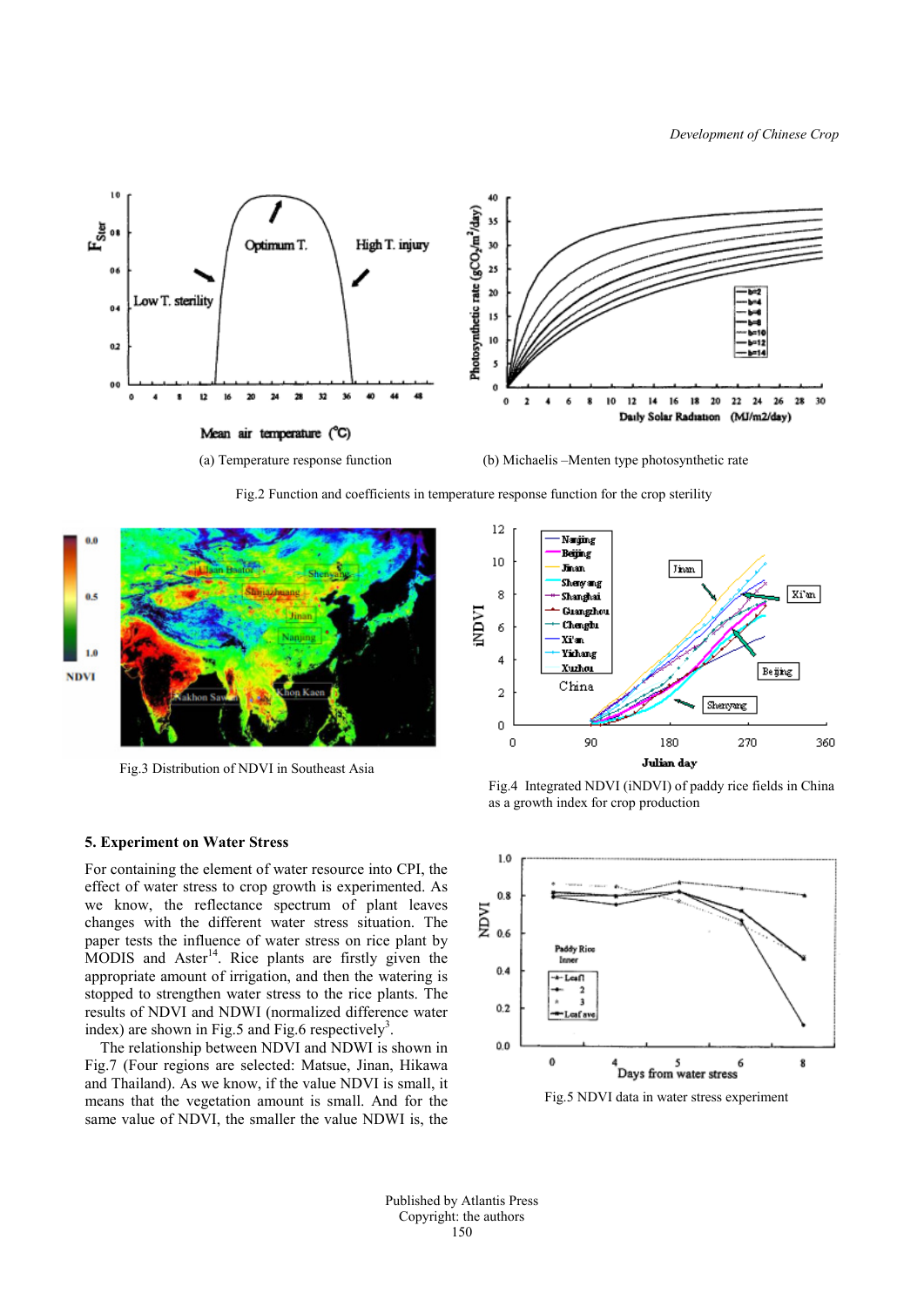

Fig.6 NDWI data in water stress experiment



Fig.7 Relationship between NDVI and NDWI

higher the water stress strength is. The distribution of NDVI and NDWI in Fig.7 shows a linear relationship, from which the parameter  $\beta_s$  (the stomatal opening) in CPI can be defined.

### **6. Conclusion**

The paper aims to develop a method of early monitoring the crop quantity in production that would be useful in the present era.

Organization of crop monitoring using the model that is based on daily meteorological and satellite data should be established for China to solve the problem with crop growth<sup>15</sup>. Strategies for crisis management should be available in advance. Technical collaboration and information supply for early warning by the monitoring method proposed in this paper would be useful in guiding agricultural policies of Asian countries.

The proposed photosynthesis-based crop production index CPI considers the factors such as solar radiation, air temperature, vegetation biomass, and stomatal opening using satellite data and world weather data.

### **Acknowledgements**

The research is partly supported by the Open Foundation (YF11700102) of Key Laboratory for Water Environment and Resources, Tianjin Normal University; and the Research Fund for the Doctoral Program of Higher Education of China (20131208110005).

#### **References**

- 1. Postel S. *Pillar of sand – Can the irrigation miracle last?* , W. W. Norton & Company, Inc., New York, U.S.A. with the Worldwatch Institute, U.S.A. 1999.
- 2. World Water Council. The 3rd World water forum, *Thematic/Regional statements Ministerial declaration*, 2003, 105.
- 3. Daijiro Kaneko. Application of crop production index (CPI) on the Japanese paddy rice and Chinese wheat. *Annual Research Report of Chiba University*, from NII-Electronic Library Service, 2005,pp. 28-33.
- Kaneko D, Onishi M, and Ishiyama T. Proposal of early monitoring method for crop production in China and India in the recent era of water resources restriction. *Environmental Systems Research*, Japan Society of Civil Engineering, 31(2003): 235-244.
- 5. Food and Agriculture Organization of the United Nations. (*FAO FAOSTAT Database*, 2003).
- 6. Kaneko D. Estimation of global solar radiation using world weather data for early monitoring of crop production by satellites, in *Proc. 6th symp. water resources*, 2002, 677- 682.
- 7. Rasmussen MS. Developing simple, operational, consistent NDVI-vegetation models by applying environmental and climatic information: Part II. Crop yield assessment. *Int. J. Remote Sensing*, 19(1)(1998): 119-137.
- 8. Matsui T, Namuco OS, Ziska LH and Horie T. Effects of high temperature and  $CO<sub>2</sub>$  concentration on spikelet sterility in indica rice. *Field Crops Research*, 51(1997): 213-219.
- 9. D. Kaneko, M. Ohnishi. Modeling on indices for monitoring crop production using meteorological data and Vegetation Index NDVI. *Japanese J. Crop Science*. 72(2) (2003): 92-93.
- 10. D. Kaneko, T. Itohara, M. Ohnishi, T. Ishiyama. Early warning method for rice production using remote sensing and meteorological data: Photosynthetic crop production index. *WIT Trans. Ecology and the Environment*, Vol.84 (2005): 815-824.
- 11. Monteith J L. The quest for balance in crop modeling. *Agronomy J.*, 88(1996): 695-697.
- 12. Tateishi R. Twenty-year global 4-minute AVHRR NDVI dataset, (*CEReS*. Chiba University, 2001).